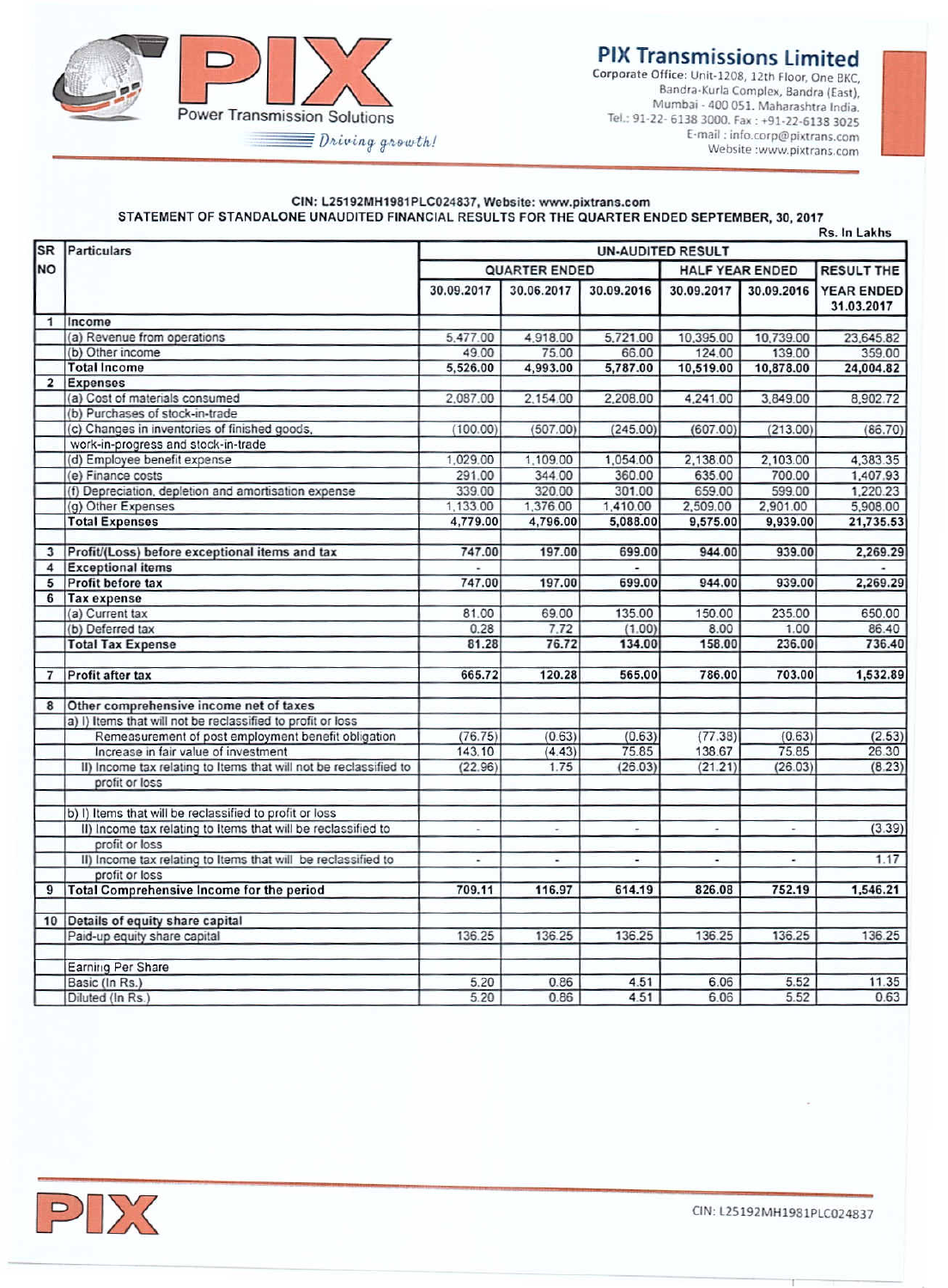## **PIX Transmissions Limited**

Corporate Office: Unit-1208, 12th Floor, One BKC, Bandra-Kurla Complex, Bandra (East). Dahura-Kuria Compiex, Janura (Casti), Mumbar - 400 031. Manarasnua mura.<br>Tel.: 91-22- 6138 3000. Fax : +91-22-6138 3025 E-mail: info.corp@pixtrans.com Website :www.pixtrans.com



 $\equiv$  Driving growth!

#### STATEMENT OF ASSETS AND LIABILITIES

|                         | Particulars                                           | <b>UN-AUDITED</b> |                          |
|-------------------------|-------------------------------------------------------|-------------------|--------------------------|
|                         |                                                       |                   |                          |
|                         |                                                       | 30.09.2017        | 31.03.2017               |
| A                       | <b>ASSETS</b>                                         |                   |                          |
| $\overline{1}$          | <b>NON- CURRENT ASSETS</b>                            |                   |                          |
|                         | (a) Property, Plant and Equipment                     | 17,956            | 17,329                   |
|                         | (b) Capital Work in Progress                          | 296               | 467                      |
|                         | (c) Intangible Assets                                 | 21                | 26                       |
|                         | (d) Financial Assets                                  |                   |                          |
|                         | (i) Investments                                       | 137               | 137                      |
|                         | (ii) Trade Receivables                                | ä,                | $\omega$                 |
|                         | (iii) Long Term Loan and advances                     | 910               | 825                      |
|                         | (iv) Other financial asset                            | ٠                 | ۰                        |
|                         | (e) Other non current assets                          | ł.                | ä,                       |
|                         | <b>TOTAL</b>                                          | 19,320            | 18,784                   |
|                         |                                                       |                   |                          |
| $\overline{2}$          | <b>CURRENT ASSETS</b>                                 |                   |                          |
|                         | (a) Inventories                                       | 4,743             | 3,736                    |
|                         | (b) Financial Assets                                  |                   |                          |
|                         | (i) Investments                                       | 1,412             | 2,245                    |
|                         | (ii) Trade receivables                                | 5,698             | 6,980                    |
|                         | (iii) Cash and cash equivalents                       | 2.229             | 2.356                    |
|                         | (iv) Other Bank balances                              | ÷                 | ÷                        |
|                         | (v) Short term loans and advances                     | 674               | 1,023                    |
|                         | (c) Other current assets                              | 51                | 45                       |
|                         | <b>SUB-TOTAL - CURRENT ASSETS</b>                     | 14,807            | 16,385                   |
|                         | <b>TOTAL ASSETS (1+2)</b>                             | 34,127            | 35,169                   |
|                         |                                                       |                   |                          |
| $\overline{1}$          | <b>B</b> LIABILITIES<br><b>EQUITY AND LIABILITIES</b> |                   |                          |
|                         | Equity                                                |                   |                          |
|                         | (a) Equity Share Capital                              |                   | 1,362                    |
|                         | (b) Other Equity                                      | 1,362<br>16,271   | 15,445                   |
|                         | <b>TOTAL</b>                                          | 17,633            | 16,807                   |
| $\overline{2}$          | <b>NON - CURRENT LIABILITIES</b>                      |                   |                          |
|                         | (a) Financial Liabilities                             |                   |                          |
|                         | (i) Long- Term Borrowing                              | 4.995             | 4,978                    |
|                         | (ii) Trade Payables                                   | ×.                | ×,                       |
|                         | (iii) Other financial labilities                      | ä,                | ÷.                       |
|                         | (b) Provisions                                        | 840               | 642                      |
|                         | (c) Deferred tax liabilities (net)                    | 1,233             | 1,225                    |
|                         | (d) Other Non current Liabilities                     |                   | $\overline{\phantom{a}}$ |
|                         | <b>TOTAL</b>                                          | 7,068             | 6,845                    |
| $\overline{\mathbf{3}}$ | <b>CURRENT LIABILITIES</b>                            |                   |                          |
|                         | (a) Financial Liabilities                             |                   |                          |
|                         | (i) Short Term Borrowings                             | 6,404             | 7,786                    |
|                         | (ii) Trade Payable                                    | 1,417             | 1,947                    |
|                         | (iii) Other financial Liability                       | ä,                | $\overline{\phantom{a}}$ |
|                         | (b) Other Current Liabilities                         | 1,170             | 1,071                    |
|                         | (c) Short- term Provision                             | 435               | 713                      |
|                         | (d) Current Tax Liabilities (Net)                     |                   |                          |
|                         |                                                       |                   |                          |
|                         | <b>TOTAL</b><br>TOTAL LIABILITES (1+2+3)              | 9,426<br>34,127   | 11,517<br>35,169         |



CIN: L25192MH1981PLC024837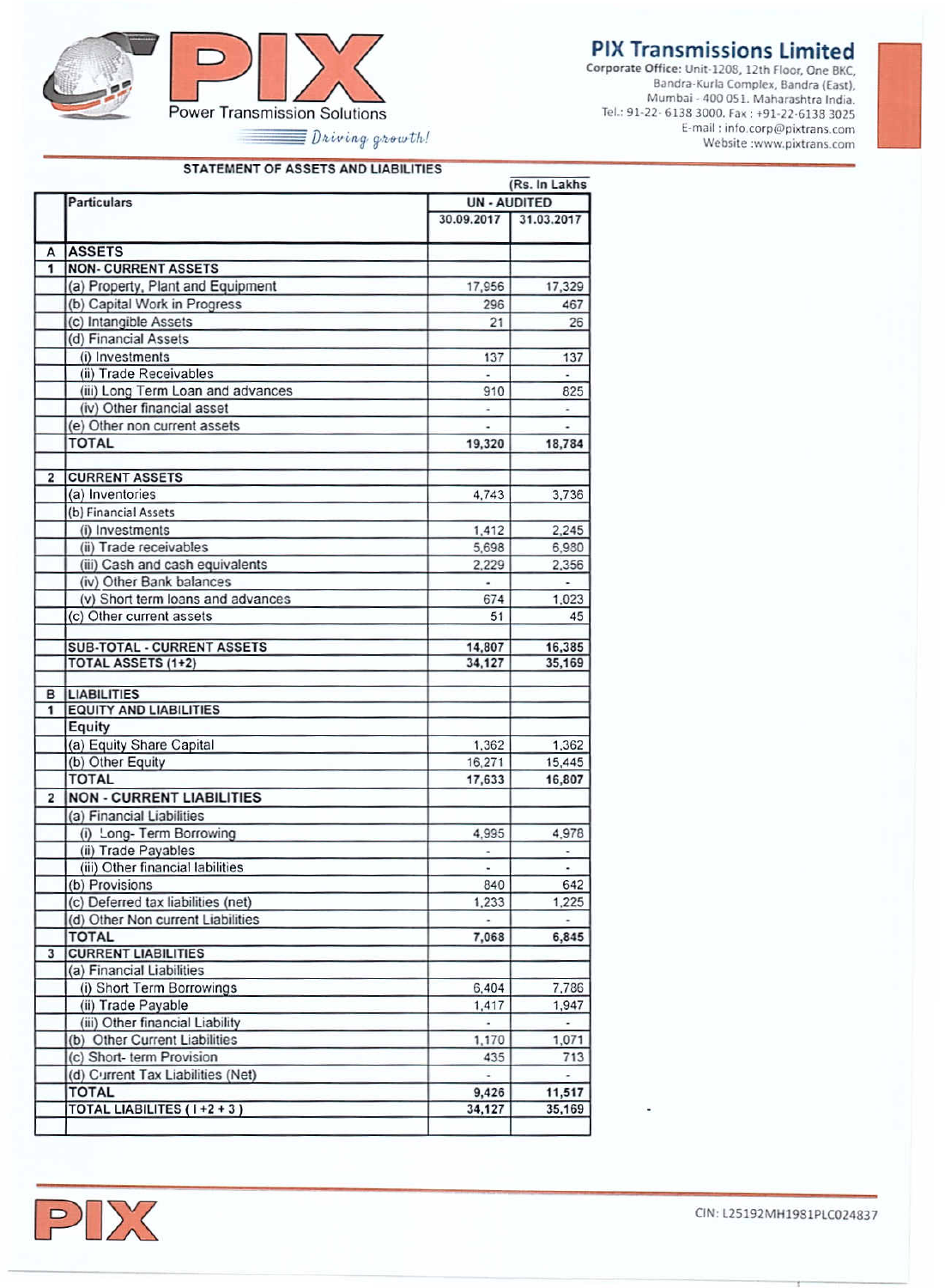

### PIX Transmissions limited

Corporate Office; Unit-120B, 121h Floor. *Onc* BKe, Bandra-Kurla Complex, Bandra (East), Mumbai - 400 051. Maharashtra India. Tel.: 91·22· Gl38 3000. Fax: +91-22-61383025 E-mail:info.corp@pixtrans.com Website :www.pixtrans.com

- The financial statement for the quarter ended September 30, 2017 was reviewed by audit committee & approved by Board of Directors at their meeting held on 13.11.2017
- 2 The financial statement of the company has been prepared in accordance with Indian Accounting Standard (IND AS) as notified by the companies (Indian Accounting Standard) Rules 2015 as amended by Companies (Indian Accounting Standard) Amendment Rule 2016. The Company has adopted INO AS from 1st April. 2017 and accordingly. these financial results (including all period presented in accordance with INO AS 101. after adopticn lAS) have been prepared in accordance WIth the recognitions and measurement principles as laid down in IND AS 34 Interim Financial Statement prescribed u/s 133 of the Companies Act 2013 read with the relevant rules as issued thereunder and olhe accounting principles generally accepted in India.
- 3 This statement is as per Regulation 33 of the SEBI (Listing Obligation and Disclosure Requirements) Regulation, 2015.
- 4 The Company is engaged in business of manufacture of "Industrial Rubber Product" and therefore has only one reportable segment in accordance with IND AS 108 "Operating Segment".
- 5 The IND AS compliance financial results, pertaing to period ended 30th September, 2016 have not been subject to limited review or audit However, the management has exercised necessray due diligence to ensure that such financial result provide a true and fair view of its affairs
- The reconciliation of net profit or loss reported in accordance with Indian GAAP to total comprehensive income in accordance with Ind AS is given below:

| Quarter<br>Ended<br>30.09.2017 | Ended   | Year<br>Ended<br>31.03.2017 |
|--------------------------------|---------|-----------------------------|
| 615.72                         | 565.00  | 1,469.66                    |
| 76.75                          | (0.63)  | (2.53)                      |
|                                |         | 64.10                       |
| 538.97                         | 564.37  | 1,531.23                    |
| 143.10                         | 75.85   | 22.91                       |
| (22.96)                        | (26.03) | (7.93)                      |
| 659.11                         | 614.19  | 1.546.21                    |
|                                |         | Quarter<br>30.09.2016       |

- 7 The Statutory Auditors have carried out a Limiled Review of the Financial Results for the quarted ended 30th September, 2017
- 8 Defferred Tax is determined on temporary differences following Balance Sheet Approach under Ind AS as against Profit & loss Approach in Previous lGAAP
- The results for the quarter ended 30th September, 2017 are available on the website of BSE at www.bseidnia.com and company's website at www.pixtrans.com

Place: MUMBAI Date: 13.11.2017 For PIX TRANSMISSIONS LIMITED *~~I.J:di'*

SUKHPAl SINGH SETHI DIRECTOR DIN 00129235



CIN: l25192MH1981PlC024837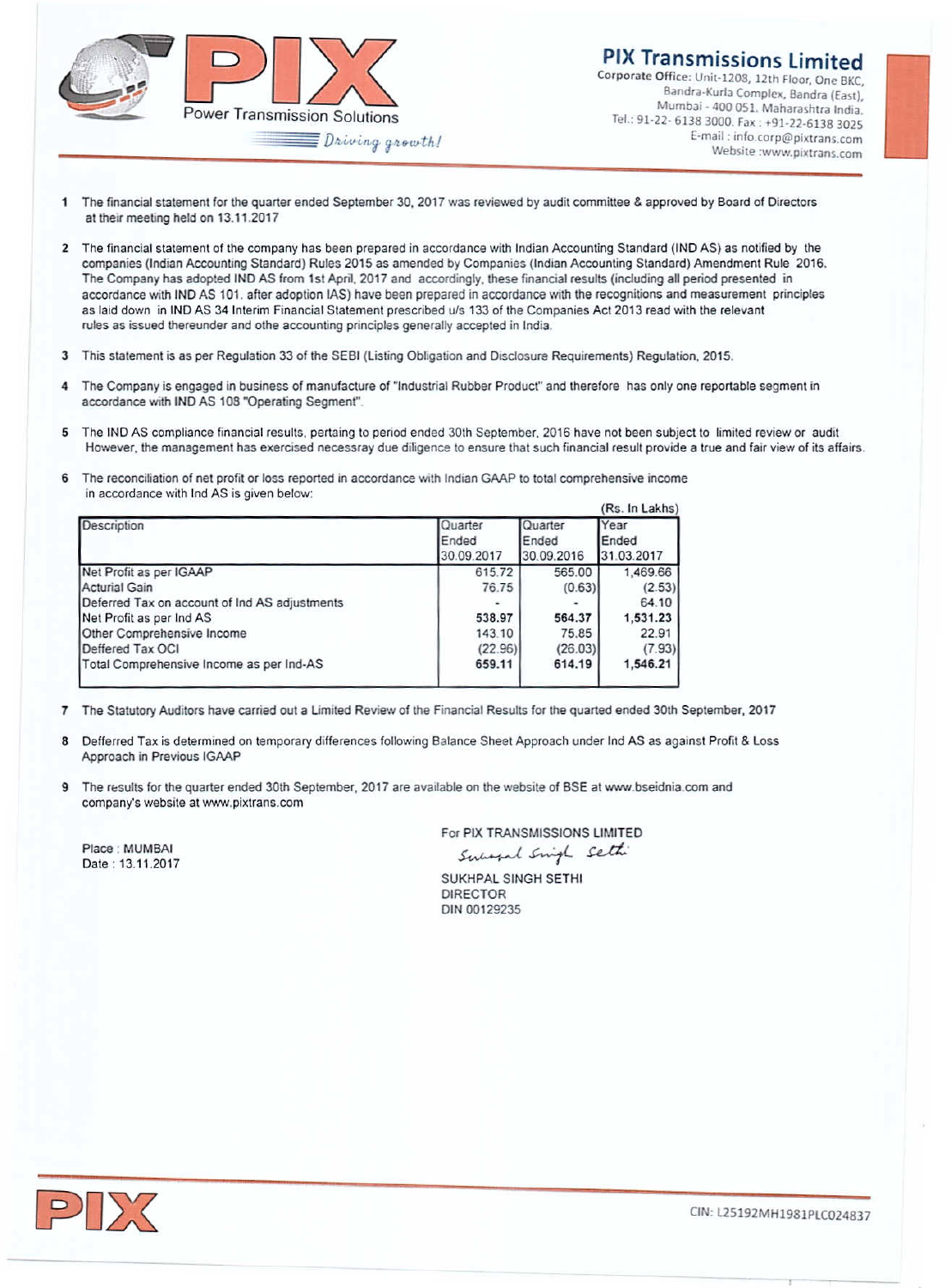# B. L. AJMEDA & CO

CHARTERED ACCOUNTANTS

MALJI CHHOGALAL TRUST BUILDING MIRZA ISMAIL ROAD JAIPUR - 302 001 (INDIA) TEL.: 0141-2373433, FAX: 0141-2371152 E-mail: blajmeraco@ajmeragroup.net

Independent Auditors' Review Report on Standalone Ouarterly Financial Results of the Company Pursuant to the Regulation 33 of the SEBI (listing Obligations and Disclosure Requirements) Regulations, 2015

#### To The Board of Directors of Pix Transmissions Ltd.

- 1. We have reviewed the accompanying statement of unaudited standalone financial results of PIX **TRANSMISSIONS LTD** for the quarter and half year ended  $30<sup>th</sup>$  Sep 2017, being submitted by the Company pursuant to the requirements of Regulation 33 of the SEBI (listing Obligation and Disclosure Requirements) Regulations, 2015 read with Circular No. CIR/CFD/FAC/62/2016 dated 5th July, 2016. Attention is drawn to the fact that, we have not performed a review or audit, of the figures relating to the corresponding quarter, six months ended September 30, 2016 and for the year ended March 2017 and reconciliation of net loss and profit for the quarter, six months ended September 30, 2016 and year ended March, 2017 respectively between the previous GAAP and Indian accounting standards ('IND AS'), as reported in this statement. This statement is the responsibility of the Company's Management and has been approved by the Board of Directors. Our responsibility is to issue a report on these financial statements based on our review.
- 2. We conducted our review in accordance with the Standard on Review Engagement (SRE) 2410, Engagements to Review Financial Statements issued by the Institute of Chartered Accountants of India. This standard requires that we plan and perform the review to obtain moderate assurance as to whether the financial statements are free of material misstatement. A review is limited primarily to inquiries of company personnel and analytical procedures applied to financial data and thus provides less assurance than an audit. We have not performed an audit and accordingly, we do not express an audit opinion.
- 3. Based on our review conducted as above, nothing has come to our attention that causes us to believe that the accompanying statement of unaudited financial results prepared in accordance with applicable accounting standards and other recognized accounting practices and policies has not disclosed the information required to be disclosed in terms of Regulation 33 of the SEBI (Listing Obligations and Disclosure Requirements) Regulations, 2015 including the manner in which it is to be disclosed, or that it contains any material misstatement.